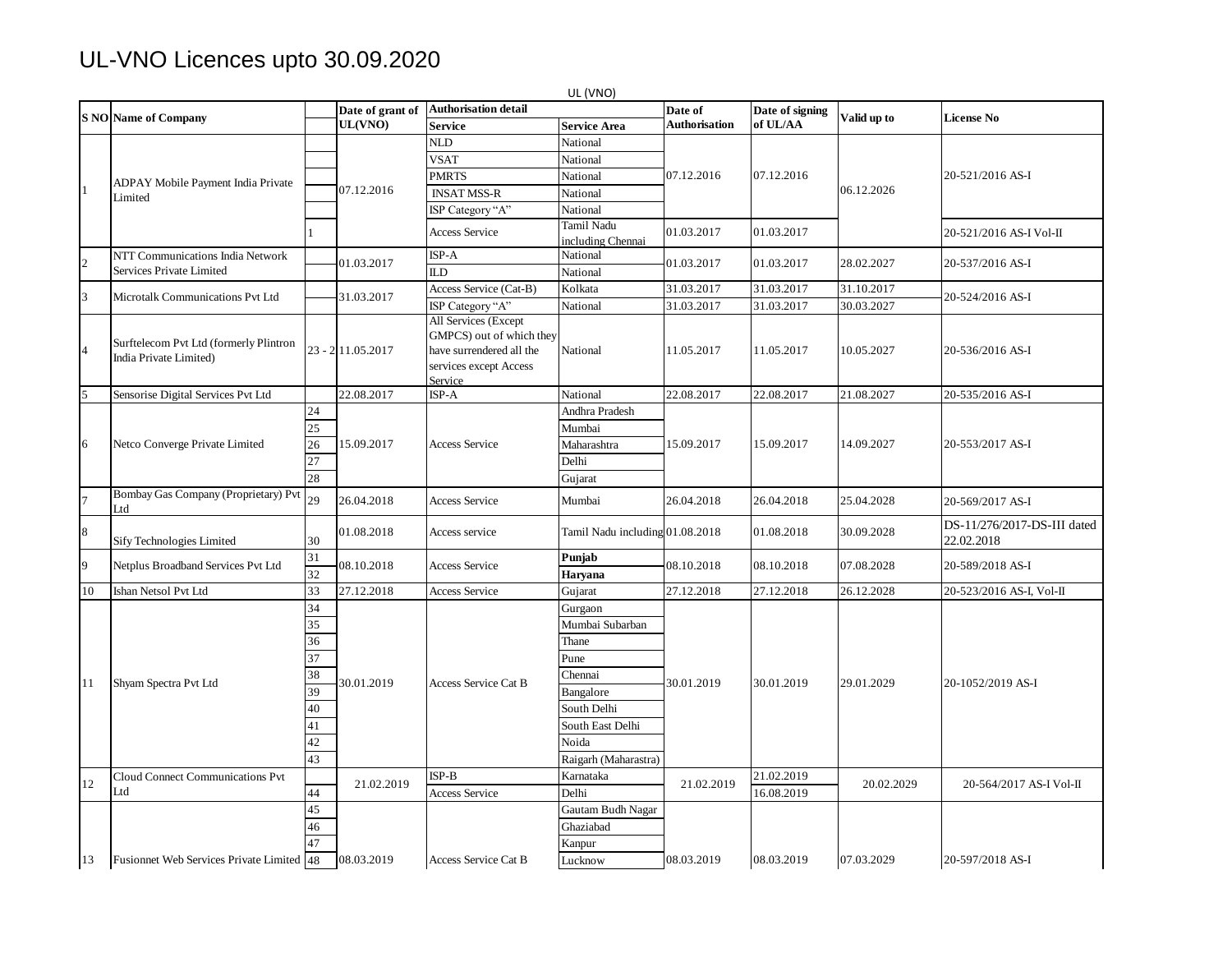|    |                                              | 49             |            |                                | Gurugram          |            |                          |            |                             |
|----|----------------------------------------------|----------------|------------|--------------------------------|-------------------|------------|--------------------------|------------|-----------------------------|
|    |                                              | 50             |            |                                | Ahmedabad         |            |                          |            |                             |
|    |                                              | 51             |            |                                | East Delhi        |            |                          |            |                             |
|    |                                              | 52             |            |                                | <b>GB</b> Nagar   |            |                          |            |                             |
|    |                                              | 53             |            |                                | Ghaziabad         |            |                          |            |                             |
|    |                                              | 54             |            |                                | Kanpur            |            |                          |            |                             |
|    | Foxtel Telecommunications Pvt. Ltd.          | 55             |            | <b>Access Service Cat B</b>    |                   | 02.04.2019 | 02.04.2019               | 01.04.2029 | 20-804/2019 AS-I            |
|    |                                              | 56             |            |                                | Lucknow           |            |                          |            |                             |
|    |                                              | 57             |            |                                | Gurugram          |            |                          |            |                             |
|    |                                              |                |            |                                | Ahmedabad         |            |                          |            |                             |
| 14 |                                              | 58             | 02.04.2019 |                                | East Delhi        |            |                          |            |                             |
|    |                                              | 59             |            |                                | Gautam Budh Nagar |            |                          |            |                             |
|    |                                              | 60             |            |                                | Ghaziabad         |            |                          |            |                             |
|    | Parametrique Electronic Solutions Pvt        | 61             |            |                                | <b>SAS</b> Nagar  |            |                          |            |                             |
|    | Ltd                                          | 62             | 03.04.2019 | Access Service Cat B           | Lucknow           | 03.04.2019 | 03.04.2019               | 02.04.2029 | 20-1019/2019 AS-I           |
|    |                                              | 63             |            |                                | Gurugram          |            |                          |            |                             |
|    |                                              | 64             |            |                                | Ahmedabad         |            |                          |            |                             |
| 15 |                                              | 65             |            |                                | Faridabad         |            |                          |            |                             |
| 16 | <b>Quick Business Centre</b>                 | 66             | 10.04.2019 | <b>Access Service Cat B</b>    | Surat             | 10.04.2019 | 10.04.2019               | 09.04.2029 | 20-598/2018 AS-I            |
| 17 | Samvad Telecom                               | 67             | 10.04.2019 | <b>Access Service Cat B</b>    | Mumbai            | 10.04.2019 | 10.04.2019               | 09.04.2029 | 20-1037/2019 AS-I           |
| 18 | Shri Ganesh Traders & Services               | 68             | 01.05.2019 | <b>Access Service Cat B</b>    | Agra              | 01.05.2019 | 01.05.2019               | 30.04.2029 | 20-1005/2019 AS-I           |
|    | Sampath Venkateswara                         |                |            |                                |                   |            |                          |            | DS-11/276/2017-DS-III dated |
| 19 | Communications Pvt. Ltd.                     | 69             | 20.02.2018 | Access Service Cat B           | Hyderabad         | 22.05.2019 | 22.05.2019               | 19.02.2028 | 22.02.2018                  |
| 20 | Shiva Telecom                                | 70             | 22.05.2019 | Access Service Cat B           | Central Delhi     | 22.05.2019 | 22.05.2019               | 21.05.2029 | 20-1018/2019 AS-I           |
| 21 | Richa Telecom                                | 71             | 24.06.2019 | <b>Access Service Cat B</b>    | Lucknow           | 24.06.2019 | 24.06.2019               | 23.06.2029 | 20-1023/2019 AS-I           |
| 22 | <b>Gagan Communications</b>                  |                | 02.07.2019 | <b>Access Service Cat B</b>    | South Delhi       | 02.07.2019 | 02.07.2019               | 01.07.2029 | 20-1086/2019 AS-I           |
| 23 | Sikka Digital Pvt. Ltd.                      | $\mathfrak{D}$ | 04.07.2019 | <b>Access Service Cat B</b>    | Lucknow           | 04.07.2019 | 04.07.2019               | 03.07.2029 | 20-1015/2019 AS-I           |
| 24 | K Net Solutions Pvt. Ltd.                    | 3              | 04.07.2019 | Access Service Cat B           | Tamilnadu         | 04.07.2019 | 04.07.2019               | 03.07.2029 | 20-1101/2019 AS-I           |
| 25 | Delhi Sanchar Sewa Pvt Ltd                   |                | 05.07.2019 | <b>Access Service Cat B</b>    | Central Delhi     | 05.07.2019 | 05.07.2019               | 04.07.2029 | 20-1004/2019 AS-I           |
| 26 | Sakha Commu Pvt. Ltd.                        |                | 05.07.2019 | <b>Access Service Cat B</b>    | Central Delhi     | 05.07.2019 | 05.07.2019               | 04.07.2029 | 20-1103/2019 AS-I           |
| 27 | Maa Sherawali Communication                  | 6              | 10.07.2019 | <b>Access Service Cat B</b>    | Ghaziabad         | 10.07.2019 | 10.07.2019               | 11.07.2029 | 20-1116/2019 AS-I           |
| 28 | <b>S K Communications</b>                    |                | 11.07.2019 | <b>Access Service Cat B</b>    | Patna             | 11.07.2019 | 11.07.2019               | 10.07.2029 | 20-1099/2019 AS-I           |
|    |                                              |                |            |                                | Alwar             |            |                          |            |                             |
| 29 | Spiderlink Networks Pvt Ltd                  | 9              | 11.07.2019 | <b>Access Service Cat B</b>    | Jaipur            | 11.07.2019 | 11.07.2019               | 10.07.2029 | 20-1020/2019 AS-I           |
|    |                                              |                |            |                                |                   |            |                          |            |                             |
| 30 | Maury Broadband Marketing Pvt Ltd            | 10             | 11.07.2019 | <b>Access Service Cat B</b>    | Patna             | 11.07.2019 | 11.07.2019               | 10.07.2029 | 20-1028/2019 AS-I           |
| 31 | <b>Ritz Communication</b>                    | 11             | 22.07.2019 | <b>Access Service Cat B</b>    | Surat             | 22.07.2019 | 22.07.2019               | 21.07.2029 | 20-1017/2019 AS-I           |
| 32 | Sanchar Telenetwork                          | 12             | 22.07.2019 | Access Service Cat B           | Bhavnagar         | 22.07.2019 | 22.07.2019               | 21.07.2029 | 20-1091/2019 AS-I           |
| 33 | Ruchi Communication                          | 13             | 22.07.2019 | <b>Access Service Cat B</b>    | Surat             | 22.07.2019 | 22.07.2019               | 21.07.2029 | 20-1030/2019 AS-I           |
| 34 | Balaji Enterprises                           | 14             | 22.07.2019 | <b>Access Service Cat B</b>    | Ghaziabad         | 22.07.2019 | 22.07.2019               | 21.07.2029 | 20-1118/2019 AS-I           |
| 35 | Jai Maa Telecom                              | 15             | 23.07.2019 | <b>Access Service Cat B</b>    | North Delhi       | 23.07.2019 | 23.07.2019               | 22.07.2029 | 20-1131/2019 AS-I           |
| 36 | Jai Maa Telelinks                            | 16             | 23.07.2019 | <b>Access Service Cat B</b>    | Central Delhi     | 23.07.2019 | 23.07.2019               | 22.07.2029 | 20-1014/2019 AS-I           |
|    | Raj Kumar Pandey Communication Pvt.          |                |            |                                | Sonepat           |            |                          |            |                             |
| 37 | Ltd.                                         | 17             | 23.07.2019 | Access Service Cat B           |                   | 23.07.2019 | 23.07.2019               | 22.07.2029 | 20-1002/2019 AS-I           |
| 38 | West Unified Communications India Pvt<br>Ltd | 39             | 31.07.2019 | All Services (Except<br>GMPCS) | National          | 31.07.2019 |                          | 31.07.2029 | 20-592/2018 AS-I            |
| 39 | Sandeep Telecom                              | 40             | 05.08.2019 | <b>Access Service Cat B</b>    | Ahmedabad         | 05.08.2019 | 31.07.2019<br>05.08.2019 | 04.08.2029 | 20-1105/2019 AS-I           |
|    |                                              |                |            |                                |                   |            |                          |            |                             |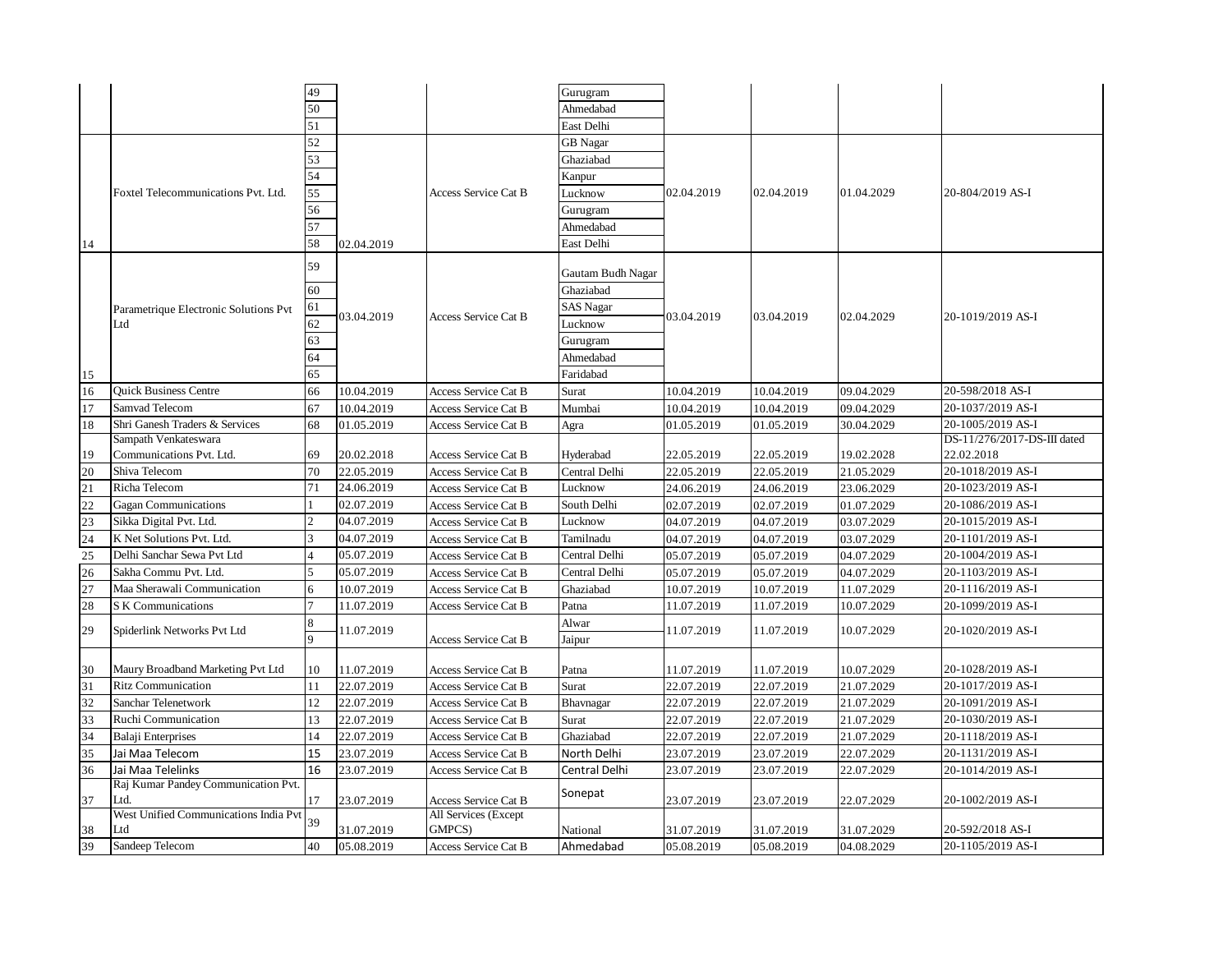| 40 | Shree Labdhi Telecom                                                                                                                                                                        | 41                      | 05.08.2019 | <b>Access Service Cat B</b> | Ahmedabad              | 05.08.2019 | 05.08.2019  | 04.08.2029 | 20-1106/2019 AS-I |
|----|---------------------------------------------------------------------------------------------------------------------------------------------------------------------------------------------|-------------------------|------------|-----------------------------|------------------------|------------|-------------|------------|-------------------|
|    |                                                                                                                                                                                             |                         | 06.11.2019 | <b>Access Service Cat B</b> | Ghaziabad              | 06.11.2019 | 06.11.2019  | 05.11.2029 | 20-1006/2019 AS-I |
| 41 | C J Online                                                                                                                                                                                  |                         |            | <b>Access Service Cat B</b> | Noida                  | 06.11.2019 | 06.11.2019  | 05.11.2029 | 20-1006/2019 AS-I |
|    |                                                                                                                                                                                             |                         |            | <b>Access Service Cat B</b> | Gurgaon                | 13.01.2020 | 13.01.2020  | 12.01.2030 | 20-1167/2019 AS-I |
| 42 | AAACLOUD Telephony Pvt. LTD.                                                                                                                                                                | $\overline{c}$          | 13.01.2020 | <b>Access Service Cat B</b> | Noida                  | 13.01.2020 | 13.01.2020  | 12.01.2030 | 20-1167/2019 AS-I |
|    |                                                                                                                                                                                             |                         |            | <b>Access Service Cat B</b> | East Delhi             | 15.01.2020 | 15.01.2020  | 14.01.2030 |                   |
| 43 | <b>Ultra Internet Services</b>                                                                                                                                                              |                         | 15.01.2020 | <b>Access Service Cat B</b> | Noida                  | 15.01.2020 | 15.01.2020  | 14.01.2030 | 20-1147/2019 AS-I |
|    |                                                                                                                                                                                             |                         |            | <b>Access Service Cat B</b> | Mysore                 | 21.01.2020 | 21.01.2020  | 20.01.2030 |                   |
|    |                                                                                                                                                                                             |                         |            | <b>Access Service Cat B</b> | Bellary                | 21.01.2020 | 21.01.2020  | 20.01.2030 |                   |
|    |                                                                                                                                                                                             |                         |            | Access Service Cat B        | Hassan                 | 21.01.2020 | 21.01.2020  | 20.01.2030 |                   |
| 44 | Yashash                                                                                                                                                                                     | 8                       | 21.01.2020 | <b>Access Service Cat B</b> | Mandya                 | 21.01.2020 | 21.01.2020  | 20.01.2030 | 20-1158/2019 AS-I |
| 45 | Gigantic Internet Services Pvt. Ltd.                                                                                                                                                        | 9                       | 12.02.2020 | Access Service Cat B        | Mohali                 | 12.02.2020 | 12.02.2020  | 11.02.2030 | 20-1112/2019 AS-I |
| 46 | ANI                                                                                                                                                                                         | 10                      | 17.02.2020 | <b>Access Service Cat B</b> | East Delhi             | 17.02.2020 | 17.02.2020  | 16.02.2030 | 20-1157/2019 AS-I |
| 47 | Linkstar Technologies Pvt Ltd                                                                                                                                                               | 11                      | 18.02.2020 | <b>Access Service Cat B</b> | Thane                  | 18.02.2020 | 18.02.2020  | 17.02.2030 | 20-1153/2019 AS-I |
|    |                                                                                                                                                                                             | 12                      |            | <b>Access Service Cat B</b> | Hyderabad              |            |             |            |                   |
|    |                                                                                                                                                                                             | 13                      |            | <b>Access Service Cat B</b> | <b>Bangalore Rural</b> |            |             |            |                   |
|    |                                                                                                                                                                                             | 14                      |            | <b>Access Service Cat B</b> | <b>Bangalore Urban</b> |            |             |            |                   |
|    | 48<br>Tata Sky Broadband Pvt Ltd<br>Nextel Communications India Pvt Ltd<br>Jaydeep Telecom<br>Suvidha Telecom<br>Shri Krishna Communication<br>Yfi Networks<br>P Telecom<br>55 Dwan Support | 15                      |            | <b>Access Service Cat B</b> | Kolkata                |            |             |            |                   |
|    |                                                                                                                                                                                             | 16                      |            | <b>Access Service Cat B</b> | Gautam Buddha Naga     |            |             |            |                   |
|    |                                                                                                                                                                                             | 17                      |            | <b>Access Service Cat B</b> | Lucknow                |            |             |            |                   |
|    |                                                                                                                                                                                             | 18                      |            | Access Service Cat B        | Coimbatore             |            |             |            |                   |
|    |                                                                                                                                                                                             | 19                      |            | <b>Access Service Cat B</b> | Chennai                |            |             |            |                   |
|    |                                                                                                                                                                                             | 20                      | 25.02.2020 | <b>Access Service Cat B</b> | Jaipur                 | 25.02.2020 | 25.02.2020  | 24.02.2030 | 20-1175/2019 AS-I |
|    |                                                                                                                                                                                             | 21                      |            | <b>Access Service Cat B</b> | Jodhpur                |            |             |            |                   |
|    |                                                                                                                                                                                             | 22                      |            | <b>Access Service Cat B</b> | Chandigarh             |            |             |            |                   |
|    |                                                                                                                                                                                             | 23                      |            | <b>Access Service Cat B</b> | Panchkula              |            |             |            |                   |
|    |                                                                                                                                                                                             | 24                      |            | <b>Access Service Cat B</b> | Mohali                 |            |             |            |                   |
|    |                                                                                                                                                                                             |                         |            | <b>Access Service</b>       | Mumbai                 |            |             |            |                   |
|    |                                                                                                                                                                                             |                         |            | <b>Access Service</b>       | Maharashtra            |            |             |            |                   |
|    |                                                                                                                                                                                             | $\overline{\mathbf{3}}$ |            | <b>Access Service</b>       | Delhi                  |            |             |            |                   |
|    |                                                                                                                                                                                             |                         |            |                             |                        |            |             |            |                   |
| 49 |                                                                                                                                                                                             | 25                      | 25.02.2020 | <b>Access Service Cat B</b> | Gurugram               | 25.02.2020 | 25.02.2020  | 24.02.2030 | 20-1161/2019-AS-I |
| 50 |                                                                                                                                                                                             | 26                      | 05.03.2020 | <b>Access Service Cat B</b> | Rajkot                 | 05.03.2020 | 05.03.2020  | 04.03.2030 | 20-1097/2019-AS-I |
| 51 |                                                                                                                                                                                             | 27                      | 05.03.2020 | <b>Access Service Cat B</b> | Rajkot                 | 05.03.2020 | 05.03.2020  | 04.03.2030 | 20-1085/2019 AS-I |
| 52 |                                                                                                                                                                                             | 28                      | 09.03.2020 | <b>Access Service Cat B</b> | Central Delhi          | 09.03.2020 | 09.03.2020  | 08.03.2030 | 20-1102/2019 AS-I |
| 53 |                                                                                                                                                                                             | 29                      | 12.03.2020 | <b>Access Service Cat B</b> | Mumbai City            | 12.03.2020 | 12.03.2020. | 11.03.2030 | 20-1155/2019 AS-I |
| 54 |                                                                                                                                                                                             | 30                      | 12.03.2020 | <b>Access Service Cat B</b> | Kanpur                 | 12.03.2020 | 12.03.2020. | 11.03.2030 | 20-1024/2019 AS-I |
|    |                                                                                                                                                                                             | 31                      |            | <b>Access Service Cat B</b> | Ernakulam              |            |             |            |                   |
|    |                                                                                                                                                                                             | 32                      | 13.03.2020 | <b>Access Service Cat B</b> | Kottayam               | 13.03.2020 | 13.03.2020. | 12.03.2030 | 20-1126/2019-AS-I |
|    |                                                                                                                                                                                             | 33                      |            | Access Service Cat B        | Malapuram              |            |             |            |                   |
|    |                                                                                                                                                                                             | 34                      |            | <b>Access Service Cat B</b> | Travandrum             |            |             |            |                   |
| 56 | Squaretel                                                                                                                                                                                   | 35                      | 13.03.2020 | <b>Access Service Cat B</b> | Lucknow                | 13.03.2020 | 13.03.2020. | 12.03.2030 | 20-1180/2019 AS-I |
|    |                                                                                                                                                                                             |                         |            | <b>Access Service Cat B</b> | North Delhi            |            |             |            |                   |
|    |                                                                                                                                                                                             |                         |            | <b>Access Service Cat B</b> | North West Delhi       |            |             |            |                   |
| 57 |                                                                                                                                                                                             |                         |            | <b>Access Service Cat B</b> | South West Delhi       |            |             |            |                   |
|    | Gigantic Infotel Pvt Ltd                                                                                                                                                                    |                         | 05.05.2020 | Access Service Cat B        | Central Delhi          | 05.05.2020 | 05.05.2020  | 04.05.2020 | 20-1113/2019 AS-I |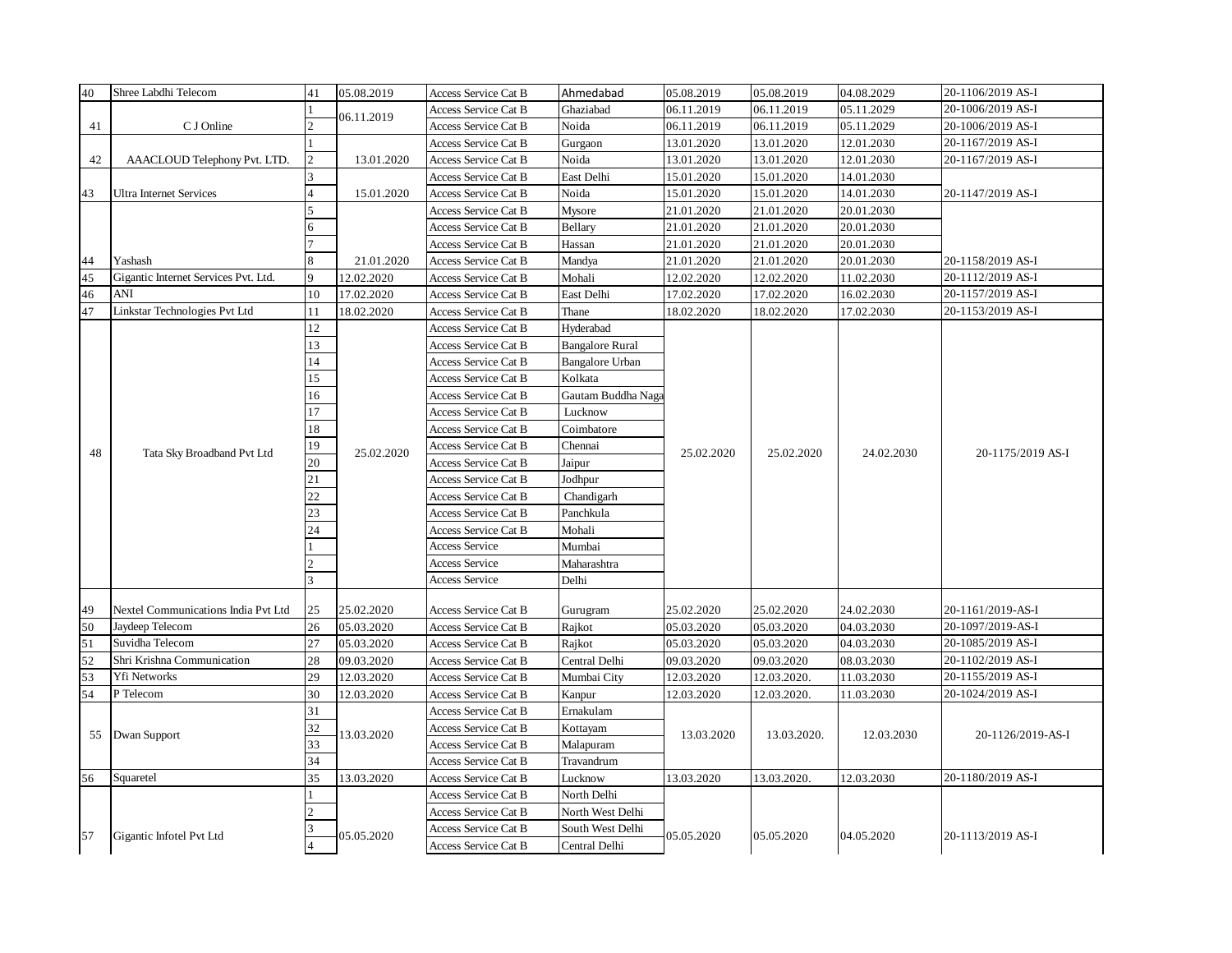|    |                                                              |    |                                                                                                                                                                                                                                                                                                                                                                                           | <b>Access Service Cat B</b>                                                                                                                                                                                                                                                                                                                                                                                                                                                                                                                                                                                                                                                                                                                                                                                                                                                                                                                                                                                                                                                                                                                                                                                                                                                                                                                                                                                                                                                                                                                                                                                                                                                                                                                                                                                                                                                                                                                                                                                                                                                                                                                                                                                                                                                                                                                                                                                                                                                                                                  | Sonipat                |            |            |            |                                                               |
|----|--------------------------------------------------------------|----|-------------------------------------------------------------------------------------------------------------------------------------------------------------------------------------------------------------------------------------------------------------------------------------------------------------------------------------------------------------------------------------------|------------------------------------------------------------------------------------------------------------------------------------------------------------------------------------------------------------------------------------------------------------------------------------------------------------------------------------------------------------------------------------------------------------------------------------------------------------------------------------------------------------------------------------------------------------------------------------------------------------------------------------------------------------------------------------------------------------------------------------------------------------------------------------------------------------------------------------------------------------------------------------------------------------------------------------------------------------------------------------------------------------------------------------------------------------------------------------------------------------------------------------------------------------------------------------------------------------------------------------------------------------------------------------------------------------------------------------------------------------------------------------------------------------------------------------------------------------------------------------------------------------------------------------------------------------------------------------------------------------------------------------------------------------------------------------------------------------------------------------------------------------------------------------------------------------------------------------------------------------------------------------------------------------------------------------------------------------------------------------------------------------------------------------------------------------------------------------------------------------------------------------------------------------------------------------------------------------------------------------------------------------------------------------------------------------------------------------------------------------------------------------------------------------------------------------------------------------------------------------------------------------------------------|------------------------|------------|------------|------------|---------------------------------------------------------------|
| 58 | Raga Telenet Pvt Ltd                                         |    | 01.07.2020                                                                                                                                                                                                                                                                                                                                                                                | <b>Access Service Cat B</b>                                                                                                                                                                                                                                                                                                                                                                                                                                                                                                                                                                                                                                                                                                                                                                                                                                                                                                                                                                                                                                                                                                                                                                                                                                                                                                                                                                                                                                                                                                                                                                                                                                                                                                                                                                                                                                                                                                                                                                                                                                                                                                                                                                                                                                                                                                                                                                                                                                                                                                  | Pune                   | 01.07.2020 | 01.07.2020 | 30.06.2030 | 20-1173/2019 AS-I                                             |
| 59 | Reticule Infotech Pvt Ltd                                    |    | 03.07.2020                                                                                                                                                                                                                                                                                                                                                                                | <b>Access Service Cat B</b>                                                                                                                                                                                                                                                                                                                                                                                                                                                                                                                                                                                                                                                                                                                                                                                                                                                                                                                                                                                                                                                                                                                                                                                                                                                                                                                                                                                                                                                                                                                                                                                                                                                                                                                                                                                                                                                                                                                                                                                                                                                                                                                                                                                                                                                                                                                                                                                                                                                                                                  | Ludhiana               | 03.07.2020 | 03.07.2020 | 02.07.2030 | 20-1181/2019 AS-I                                             |
|    |                                                              |    |                                                                                                                                                                                                                                                                                                                                                                                           | <b>Access Service Cat B</b><br>Gurgaon<br>03.07.2020<br>02.07.2030<br>a03.07.2020<br>Gautam Buddha Nag<br><b>Access Service Cat B</b><br><b>Access Service Cat B</b><br>Gurugram<br>Ghaziabad<br><b>Access Service Cat B</b><br>North Goa<br><b>Access Service Cat B</b><br>07.07.2020<br>07.07.2020<br>06.07.2030<br><b>Access Service Cat B</b><br>South Goa<br>06.07.2030<br><b>Access Service Cat B</b><br>Alwar<br>07.07.2020<br>07.07.2020<br>Gautam Buddha Naga 17.07.2020<br>Access Service Cat B<br>17.07.2020<br>16.07.2030<br><b>Access Service</b><br>Kerala<br>21.07.2020<br>21.07.2020<br>20.07.2030<br>South Goa<br>27.07.2020<br>Access Service Cat B<br>27.07.2020<br>26.07.2030<br><b>Access Service Cat B</b><br>Thane<br>29.07.2020<br>28.07.2030<br>29.07.2020<br><b>Access Service Cat B</b><br>Meerut<br>Gautam Buddha Naga 04.08.2020<br>04.08.2020<br>03.08.2030<br><b>Access Service Cat B</b><br><b>Access Service Cat B</b><br>Dehradun<br>06.08.2020<br>06.08.2020<br>05.08.2030<br><b>Access Service Cat B</b><br>Agra<br>Mumbai Suburban<br>06.08.2020<br>06.08.2020<br>09.04.2029<br>Access Service Cat B<br>Access Service Cat B<br>Ranga Reddy<br>10.08.2020<br>10.08.2020<br>09.08.2030<br><b>Access Service Cat B</b><br><b>Bangalore Urban</b><br>14.08.2020<br><b>Access Service Cat B</b><br>Dehradun<br>14.08.2020<br>13.08.2030<br><b>NLD</b><br>National Area<br>01.03.2017<br>20.08.2020<br>28.02.2027<br><b>Access Service Cat B</b><br>Gururam<br>08.09.2020<br>08.09.2020<br>07.09.2030<br>Gautam Buddha Naga<br><b>Access Service Cat B</b><br>Patiala<br>10.09.2020<br>10.09.2020<br>09.09.2030<br><b>Access Service Cat B</b><br>14.09.2020<br>14.09.2020<br>13.09.2030<br>Kolkata<br><b>Access Service Cat B</b><br><b>Access Service Cat B</b><br>North 24 Parganas<br>Howrah<br><b>Access Service Cat B</b><br><b>Access Service Cat B</b><br>Hooghly<br>15.09.2020<br>15.09.2020<br>14.09.2030<br><b>Access Service Cat B</b><br>Central Delhi<br><b>Access Service</b><br>Andhra Pradesh<br><b>Access Service</b><br>Karnataka<br>09.01.2019<br>16.09.2020<br>08.01.2029<br><b>Access Service</b><br>Mumbai<br><b>Access Service</b><br>Tamil Nadu<br>25.09.2020<br><b>Access Service Cat B</b><br>Ghaziabad<br>25.09.2020<br>24.09.2030<br><b>Access Service Cat B</b><br>Ahmedabad<br><b>Access Service Cat B</b><br>Chennai<br>Kolkata<br>Access Service Cat B<br>28.09.2020<br>28.09.2020<br>27.09.2030<br><b>Access Service Cat B</b><br>Hyderabad<br>South Delhi |                        |            |            |            |                                                               |
| 60 | DELDSL Telecommunications Pvt Ltd                            |    | 03.07.2020                                                                                                                                                                                                                                                                                                                                                                                |                                                                                                                                                                                                                                                                                                                                                                                                                                                                                                                                                                                                                                                                                                                                                                                                                                                                                                                                                                                                                                                                                                                                                                                                                                                                                                                                                                                                                                                                                                                                                                                                                                                                                                                                                                                                                                                                                                                                                                                                                                                                                                                                                                                                                                                                                                                                                                                                                                                                                                                              |                        |            |            |            | 20-1174/2019 AS-I                                             |
|    |                                                              |    |                                                                                                                                                                                                                                                                                                                                                                                           |                                                                                                                                                                                                                                                                                                                                                                                                                                                                                                                                                                                                                                                                                                                                                                                                                                                                                                                                                                                                                                                                                                                                                                                                                                                                                                                                                                                                                                                                                                                                                                                                                                                                                                                                                                                                                                                                                                                                                                                                                                                                                                                                                                                                                                                                                                                                                                                                                                                                                                                              |                        |            |            |            |                                                               |
| 61 | Ethernetxpress India Pvt Ltd                                 | 6  |                                                                                                                                                                                                                                                                                                                                                                                           |                                                                                                                                                                                                                                                                                                                                                                                                                                                                                                                                                                                                                                                                                                                                                                                                                                                                                                                                                                                                                                                                                                                                                                                                                                                                                                                                                                                                                                                                                                                                                                                                                                                                                                                                                                                                                                                                                                                                                                                                                                                                                                                                                                                                                                                                                                                                                                                                                                                                                                                              |                        |            |            |            | 20-1202/2020 AS-I                                             |
|    |                                                              |    |                                                                                                                                                                                                                                                                                                                                                                                           |                                                                                                                                                                                                                                                                                                                                                                                                                                                                                                                                                                                                                                                                                                                                                                                                                                                                                                                                                                                                                                                                                                                                                                                                                                                                                                                                                                                                                                                                                                                                                                                                                                                                                                                                                                                                                                                                                                                                                                                                                                                                                                                                                                                                                                                                                                                                                                                                                                                                                                                              |                        |            |            |            |                                                               |
|    | SS Fiber Net Optical Communication                           |    | 07.07.2020<br>07.07.2020<br>17.07.2020<br>21.07.2020<br>27.07.2020<br>29.07.2020<br>04.08.2020<br>06.08.2020<br>10.04.2019<br>10.08.2020<br>18<br>14.08.2020<br>20.08.2020<br>20<br>08.09.2020<br>21<br>22<br>10.09.2020<br>14.09.2020<br>23<br>24<br>25<br>26<br>27<br>15.09.2020<br>16.09.2020<br>28<br>25.09.2020<br>29<br>30<br>31<br>28.09.2020<br>32<br><b>Access Service Cat B</b> |                                                                                                                                                                                                                                                                                                                                                                                                                                                                                                                                                                                                                                                                                                                                                                                                                                                                                                                                                                                                                                                                                                                                                                                                                                                                                                                                                                                                                                                                                                                                                                                                                                                                                                                                                                                                                                                                                                                                                                                                                                                                                                                                                                                                                                                                                                                                                                                                                                                                                                                              |                        |            |            |            |                                                               |
| 62 | Pvt Ltd                                                      |    |                                                                                                                                                                                                                                                                                                                                                                                           |                                                                                                                                                                                                                                                                                                                                                                                                                                                                                                                                                                                                                                                                                                                                                                                                                                                                                                                                                                                                                                                                                                                                                                                                                                                                                                                                                                                                                                                                                                                                                                                                                                                                                                                                                                                                                                                                                                                                                                                                                                                                                                                                                                                                                                                                                                                                                                                                                                                                                                                              |                        |            |            |            | 20-1171/2019 AS-I                                             |
| 63 | Gigatel Infocomm Pvt. Ltd.                                   | Q  |                                                                                                                                                                                                                                                                                                                                                                                           |                                                                                                                                                                                                                                                                                                                                                                                                                                                                                                                                                                                                                                                                                                                                                                                                                                                                                                                                                                                                                                                                                                                                                                                                                                                                                                                                                                                                                                                                                                                                                                                                                                                                                                                                                                                                                                                                                                                                                                                                                                                                                                                                                                                                                                                                                                                                                                                                                                                                                                                              |                        |            |            |            | 20-1199/2020-AS-I                                             |
| 64 | Kerala Vision Broadband Pvt. Ltd.                            |    |                                                                                                                                                                                                                                                                                                                                                                                           |                                                                                                                                                                                                                                                                                                                                                                                                                                                                                                                                                                                                                                                                                                                                                                                                                                                                                                                                                                                                                                                                                                                                                                                                                                                                                                                                                                                                                                                                                                                                                                                                                                                                                                                                                                                                                                                                                                                                                                                                                                                                                                                                                                                                                                                                                                                                                                                                                                                                                                                              |                        |            |            |            | 20-1184/2019-AS-I                                             |
| 65 | Alegra Infocom Pvt Ltd                                       | 10 |                                                                                                                                                                                                                                                                                                                                                                                           |                                                                                                                                                                                                                                                                                                                                                                                                                                                                                                                                                                                                                                                                                                                                                                                                                                                                                                                                                                                                                                                                                                                                                                                                                                                                                                                                                                                                                                                                                                                                                                                                                                                                                                                                                                                                                                                                                                                                                                                                                                                                                                                                                                                                                                                                                                                                                                                                                                                                                                                              |                        |            |            |            | 20-1182/2019-AS-I                                             |
| 66 | SSV Digital Pvt Ltd                                          | 11 |                                                                                                                                                                                                                                                                                                                                                                                           |                                                                                                                                                                                                                                                                                                                                                                                                                                                                                                                                                                                                                                                                                                                                                                                                                                                                                                                                                                                                                                                                                                                                                                                                                                                                                                                                                                                                                                                                                                                                                                                                                                                                                                                                                                                                                                                                                                                                                                                                                                                                                                                                                                                                                                                                                                                                                                                                                                                                                                                              |                        |            |            |            | 20-1200/2020-AS-I                                             |
|    |                                                              | 12 |                                                                                                                                                                                                                                                                                                                                                                                           |                                                                                                                                                                                                                                                                                                                                                                                                                                                                                                                                                                                                                                                                                                                                                                                                                                                                                                                                                                                                                                                                                                                                                                                                                                                                                                                                                                                                                                                                                                                                                                                                                                                                                                                                                                                                                                                                                                                                                                                                                                                                                                                                                                                                                                                                                                                                                                                                                                                                                                                              |                        |            |            |            |                                                               |
| 67 | GSTech Software Systems Pvt. Ltd.                            | 13 |                                                                                                                                                                                                                                                                                                                                                                                           |                                                                                                                                                                                                                                                                                                                                                                                                                                                                                                                                                                                                                                                                                                                                                                                                                                                                                                                                                                                                                                                                                                                                                                                                                                                                                                                                                                                                                                                                                                                                                                                                                                                                                                                                                                                                                                                                                                                                                                                                                                                                                                                                                                                                                                                                                                                                                                                                                                                                                                                              |                        |            |            |            | 20-1172/2019-AS-I                                             |
|    |                                                              | 14 |                                                                                                                                                                                                                                                                                                                                                                                           |                                                                                                                                                                                                                                                                                                                                                                                                                                                                                                                                                                                                                                                                                                                                                                                                                                                                                                                                                                                                                                                                                                                                                                                                                                                                                                                                                                                                                                                                                                                                                                                                                                                                                                                                                                                                                                                                                                                                                                                                                                                                                                                                                                                                                                                                                                                                                                                                                                                                                                                              |                        |            |            |            |                                                               |
| 68 | <b>AIMR</b> Communication                                    | 15 |                                                                                                                                                                                                                                                                                                                                                                                           |                                                                                                                                                                                                                                                                                                                                                                                                                                                                                                                                                                                                                                                                                                                                                                                                                                                                                                                                                                                                                                                                                                                                                                                                                                                                                                                                                                                                                                                                                                                                                                                                                                                                                                                                                                                                                                                                                                                                                                                                                                                                                                                                                                                                                                                                                                                                                                                                                                                                                                                              |                        |            |            |            | 20-1008/2019-AS-I                                             |
|    |                                                              |    |                                                                                                                                                                                                                                                                                                                                                                                           |                                                                                                                                                                                                                                                                                                                                                                                                                                                                                                                                                                                                                                                                                                                                                                                                                                                                                                                                                                                                                                                                                                                                                                                                                                                                                                                                                                                                                                                                                                                                                                                                                                                                                                                                                                                                                                                                                                                                                                                                                                                                                                                                                                                                                                                                                                                                                                                                                                                                                                                              |                        |            |            |            | 20-1037/2019-AS-I (additional                                 |
| 69 | Samvad Telecom                                               | 16 |                                                                                                                                                                                                                                                                                                                                                                                           | authorisation)                                                                                                                                                                                                                                                                                                                                                                                                                                                                                                                                                                                                                                                                                                                                                                                                                                                                                                                                                                                                                                                                                                                                                                                                                                                                                                                                                                                                                                                                                                                                                                                                                                                                                                                                                                                                                                                                                                                                                                                                                                                                                                                                                                                                                                                                                                                                                                                                                                                                                                               |                        |            |            |            |                                                               |
| 70 | Striker Soft Solutions Pvt Ltd                               | 17 |                                                                                                                                                                                                                                                                                                                                                                                           |                                                                                                                                                                                                                                                                                                                                                                                                                                                                                                                                                                                                                                                                                                                                                                                                                                                                                                                                                                                                                                                                                                                                                                                                                                                                                                                                                                                                                                                                                                                                                                                                                                                                                                                                                                                                                                                                                                                                                                                                                                                                                                                                                                                                                                                                                                                                                                                                                                                                                                                              | 20-1187/2019-AS-I      |            |            |            |                                                               |
|    |                                                              |    |                                                                                                                                                                                                                                                                                                                                                                                           |                                                                                                                                                                                                                                                                                                                                                                                                                                                                                                                                                                                                                                                                                                                                                                                                                                                                                                                                                                                                                                                                                                                                                                                                                                                                                                                                                                                                                                                                                                                                                                                                                                                                                                                                                                                                                                                                                                                                                                                                                                                                                                                                                                                                                                                                                                                                                                                                                                                                                                                              |                        |            |            |            |                                                               |
| 71 | Dehradun E Net Solutions Pvt Ltd                             | 19 |                                                                                                                                                                                                                                                                                                                                                                                           |                                                                                                                                                                                                                                                                                                                                                                                                                                                                                                                                                                                                                                                                                                                                                                                                                                                                                                                                                                                                                                                                                                                                                                                                                                                                                                                                                                                                                                                                                                                                                                                                                                                                                                                                                                                                                                                                                                                                                                                                                                                                                                                                                                                                                                                                                                                                                                                                                                                                                                                              |                        |            |            |            | 20-1189/2019-AS-I                                             |
| 72 | NTT Communications India Network<br>Services Private Limited |    |                                                                                                                                                                                                                                                                                                                                                                                           |                                                                                                                                                                                                                                                                                                                                                                                                                                                                                                                                                                                                                                                                                                                                                                                                                                                                                                                                                                                                                                                                                                                                                                                                                                                                                                                                                                                                                                                                                                                                                                                                                                                                                                                                                                                                                                                                                                                                                                                                                                                                                                                                                                                                                                                                                                                                                                                                                                                                                                                              |                        |            |            |            | 20-537/2016-AS-I (additional<br>authorisation)                |
|    |                                                              |    |                                                                                                                                                                                                                                                                                                                                                                                           |                                                                                                                                                                                                                                                                                                                                                                                                                                                                                                                                                                                                                                                                                                                                                                                                                                                                                                                                                                                                                                                                                                                                                                                                                                                                                                                                                                                                                                                                                                                                                                                                                                                                                                                                                                                                                                                                                                                                                                                                                                                                                                                                                                                                                                                                                                                                                                                                                                                                                                                              |                        |            |            |            |                                                               |
| 73 | Triple Play Telecommunication Pvt. Ltd.                      |    |                                                                                                                                                                                                                                                                                                                                                                                           |                                                                                                                                                                                                                                                                                                                                                                                                                                                                                                                                                                                                                                                                                                                                                                                                                                                                                                                                                                                                                                                                                                                                                                                                                                                                                                                                                                                                                                                                                                                                                                                                                                                                                                                                                                                                                                                                                                                                                                                                                                                                                                                                                                                                                                                                                                                                                                                                                                                                                                                              |                        |            |            |            | 20-1156/2019-AS-I                                             |
| 74 | Microtel Internet Network Pvt. Ltd.                          |    |                                                                                                                                                                                                                                                                                                                                                                                           |                                                                                                                                                                                                                                                                                                                                                                                                                                                                                                                                                                                                                                                                                                                                                                                                                                                                                                                                                                                                                                                                                                                                                                                                                                                                                                                                                                                                                                                                                                                                                                                                                                                                                                                                                                                                                                                                                                                                                                                                                                                                                                                                                                                                                                                                                                                                                                                                                                                                                                                              |                        |            |            |            | 20-1168/2019-AS-I                                             |
| 75 | Meghbela Cable & Broadband Services                          |    |                                                                                                                                                                                                                                                                                                                                                                                           |                                                                                                                                                                                                                                                                                                                                                                                                                                                                                                                                                                                                                                                                                                                                                                                                                                                                                                                                                                                                                                                                                                                                                                                                                                                                                                                                                                                                                                                                                                                                                                                                                                                                                                                                                                                                                                                                                                                                                                                                                                                                                                                                                                                                                                                                                                                                                                                                                                                                                                                              |                        |            |            |            | 20-1179/2019-AS-I                                             |
|    | Pvt. Ltd.                                                    |    |                                                                                                                                                                                                                                                                                                                                                                                           |                                                                                                                                                                                                                                                                                                                                                                                                                                                                                                                                                                                                                                                                                                                                                                                                                                                                                                                                                                                                                                                                                                                                                                                                                                                                                                                                                                                                                                                                                                                                                                                                                                                                                                                                                                                                                                                                                                                                                                                                                                                                                                                                                                                                                                                                                                                                                                                                                                                                                                                              |                        |            |            |            |                                                               |
|    |                                                              |    |                                                                                                                                                                                                                                                                                                                                                                                           |                                                                                                                                                                                                                                                                                                                                                                                                                                                                                                                                                                                                                                                                                                                                                                                                                                                                                                                                                                                                                                                                                                                                                                                                                                                                                                                                                                                                                                                                                                                                                                                                                                                                                                                                                                                                                                                                                                                                                                                                                                                                                                                                                                                                                                                                                                                                                                                                                                                                                                                              |                        |            |            |            |                                                               |
|    |                                                              |    |                                                                                                                                                                                                                                                                                                                                                                                           |                                                                                                                                                                                                                                                                                                                                                                                                                                                                                                                                                                                                                                                                                                                                                                                                                                                                                                                                                                                                                                                                                                                                                                                                                                                                                                                                                                                                                                                                                                                                                                                                                                                                                                                                                                                                                                                                                                                                                                                                                                                                                                                                                                                                                                                                                                                                                                                                                                                                                                                              |                        |            |            |            |                                                               |
| 76 | Narmada Telecommunication                                    |    |                                                                                                                                                                                                                                                                                                                                                                                           |                                                                                                                                                                                                                                                                                                                                                                                                                                                                                                                                                                                                                                                                                                                                                                                                                                                                                                                                                                                                                                                                                                                                                                                                                                                                                                                                                                                                                                                                                                                                                                                                                                                                                                                                                                                                                                                                                                                                                                                                                                                                                                                                                                                                                                                                                                                                                                                                                                                                                                                              |                        |            |            |            | 20-1094/2019-AS-I                                             |
|    |                                                              |    |                                                                                                                                                                                                                                                                                                                                                                                           |                                                                                                                                                                                                                                                                                                                                                                                                                                                                                                                                                                                                                                                                                                                                                                                                                                                                                                                                                                                                                                                                                                                                                                                                                                                                                                                                                                                                                                                                                                                                                                                                                                                                                                                                                                                                                                                                                                                                                                                                                                                                                                                                                                                                                                                                                                                                                                                                                                                                                                                              |                        |            |            |            |                                                               |
|    |                                                              |    |                                                                                                                                                                                                                                                                                                                                                                                           |                                                                                                                                                                                                                                                                                                                                                                                                                                                                                                                                                                                                                                                                                                                                                                                                                                                                                                                                                                                                                                                                                                                                                                                                                                                                                                                                                                                                                                                                                                                                                                                                                                                                                                                                                                                                                                                                                                                                                                                                                                                                                                                                                                                                                                                                                                                                                                                                                                                                                                                              |                        |            |            |            | 20-1177/2019-AS-I (additional                                 |
| 77 | Orange Business Services India Network 3<br>Pvt Ltd          |    |                                                                                                                                                                                                                                                                                                                                                                                           |                                                                                                                                                                                                                                                                                                                                                                                                                                                                                                                                                                                                                                                                                                                                                                                                                                                                                                                                                                                                                                                                                                                                                                                                                                                                                                                                                                                                                                                                                                                                                                                                                                                                                                                                                                                                                                                                                                                                                                                                                                                                                                                                                                                                                                                                                                                                                                                                                                                                                                                              |                        |            |            |            | authorisation under UL(VNO)<br>ISP License DS-11/340/2017-DS- |
|    |                                                              |    |                                                                                                                                                                                                                                                                                                                                                                                           |                                                                                                                                                                                                                                                                                                                                                                                                                                                                                                                                                                                                                                                                                                                                                                                                                                                                                                                                                                                                                                                                                                                                                                                                                                                                                                                                                                                                                                                                                                                                                                                                                                                                                                                                                                                                                                                                                                                                                                                                                                                                                                                                                                                                                                                                                                                                                                                                                                                                                                                              |                        |            |            |            | $\mathbf{m}$                                                  |
|    |                                                              |    |                                                                                                                                                                                                                                                                                                                                                                                           |                                                                                                                                                                                                                                                                                                                                                                                                                                                                                                                                                                                                                                                                                                                                                                                                                                                                                                                                                                                                                                                                                                                                                                                                                                                                                                                                                                                                                                                                                                                                                                                                                                                                                                                                                                                                                                                                                                                                                                                                                                                                                                                                                                                                                                                                                                                                                                                                                                                                                                                              |                        |            |            |            |                                                               |
| 78 | Rapid Telecom India Pvt. Ltd.                                |    |                                                                                                                                                                                                                                                                                                                                                                                           |                                                                                                                                                                                                                                                                                                                                                                                                                                                                                                                                                                                                                                                                                                                                                                                                                                                                                                                                                                                                                                                                                                                                                                                                                                                                                                                                                                                                                                                                                                                                                                                                                                                                                                                                                                                                                                                                                                                                                                                                                                                                                                                                                                                                                                                                                                                                                                                                                                                                                                                              |                        |            |            |            | 20-1216/2020-AS-I                                             |
|    |                                                              |    |                                                                                                                                                                                                                                                                                                                                                                                           |                                                                                                                                                                                                                                                                                                                                                                                                                                                                                                                                                                                                                                                                                                                                                                                                                                                                                                                                                                                                                                                                                                                                                                                                                                                                                                                                                                                                                                                                                                                                                                                                                                                                                                                                                                                                                                                                                                                                                                                                                                                                                                                                                                                                                                                                                                                                                                                                                                                                                                                              |                        |            |            |            |                                                               |
|    |                                                              |    |                                                                                                                                                                                                                                                                                                                                                                                           |                                                                                                                                                                                                                                                                                                                                                                                                                                                                                                                                                                                                                                                                                                                                                                                                                                                                                                                                                                                                                                                                                                                                                                                                                                                                                                                                                                                                                                                                                                                                                                                                                                                                                                                                                                                                                                                                                                                                                                                                                                                                                                                                                                                                                                                                                                                                                                                                                                                                                                                              |                        |            |            |            |                                                               |
|    |                                                              |    |                                                                                                                                                                                                                                                                                                                                                                                           |                                                                                                                                                                                                                                                                                                                                                                                                                                                                                                                                                                                                                                                                                                                                                                                                                                                                                                                                                                                                                                                                                                                                                                                                                                                                                                                                                                                                                                                                                                                                                                                                                                                                                                                                                                                                                                                                                                                                                                                                                                                                                                                                                                                                                                                                                                                                                                                                                                                                                                                              |                        |            |            |            |                                                               |
| 79 | Veeno Communications Pvt. Ltd.                               |    |                                                                                                                                                                                                                                                                                                                                                                                           |                                                                                                                                                                                                                                                                                                                                                                                                                                                                                                                                                                                                                                                                                                                                                                                                                                                                                                                                                                                                                                                                                                                                                                                                                                                                                                                                                                                                                                                                                                                                                                                                                                                                                                                                                                                                                                                                                                                                                                                                                                                                                                                                                                                                                                                                                                                                                                                                                                                                                                                              |                        |            |            |            | 20-1176/2019-AS-I                                             |
|    |                                                              | 33 |                                                                                                                                                                                                                                                                                                                                                                                           |                                                                                                                                                                                                                                                                                                                                                                                                                                                                                                                                                                                                                                                                                                                                                                                                                                                                                                                                                                                                                                                                                                                                                                                                                                                                                                                                                                                                                                                                                                                                                                                                                                                                                                                                                                                                                                                                                                                                                                                                                                                                                                                                                                                                                                                                                                                                                                                                                                                                                                                              |                        |            |            |            |                                                               |
|    |                                                              | 34 |                                                                                                                                                                                                                                                                                                                                                                                           | <b>Access Service Cat B</b>                                                                                                                                                                                                                                                                                                                                                                                                                                                                                                                                                                                                                                                                                                                                                                                                                                                                                                                                                                                                                                                                                                                                                                                                                                                                                                                                                                                                                                                                                                                                                                                                                                                                                                                                                                                                                                                                                                                                                                                                                                                                                                                                                                                                                                                                                                                                                                                                                                                                                                  | Thane                  |            |            |            |                                                               |
|    |                                                              | 35 |                                                                                                                                                                                                                                                                                                                                                                                           | <b>Access Service Cat B</b>                                                                                                                                                                                                                                                                                                                                                                                                                                                                                                                                                                                                                                                                                                                                                                                                                                                                                                                                                                                                                                                                                                                                                                                                                                                                                                                                                                                                                                                                                                                                                                                                                                                                                                                                                                                                                                                                                                                                                                                                                                                                                                                                                                                                                                                                                                                                                                                                                                                                                                  | <b>Bangalore Urban</b> |            |            |            | Auundhal auunolisanon unuei                                   |
|    |                                                              | 36 |                                                                                                                                                                                                                                                                                                                                                                                           | Access Service Cat B                                                                                                                                                                                                                                                                                                                                                                                                                                                                                                                                                                                                                                                                                                                                                                                                                                                                                                                                                                                                                                                                                                                                                                                                                                                                                                                                                                                                                                                                                                                                                                                                                                                                                                                                                                                                                                                                                                                                                                                                                                                                                                                                                                                                                                                                                                                                                                                                                                                                                                         | Patiala                |            |            |            | IIII (VNO) ISP License DS-                                    |